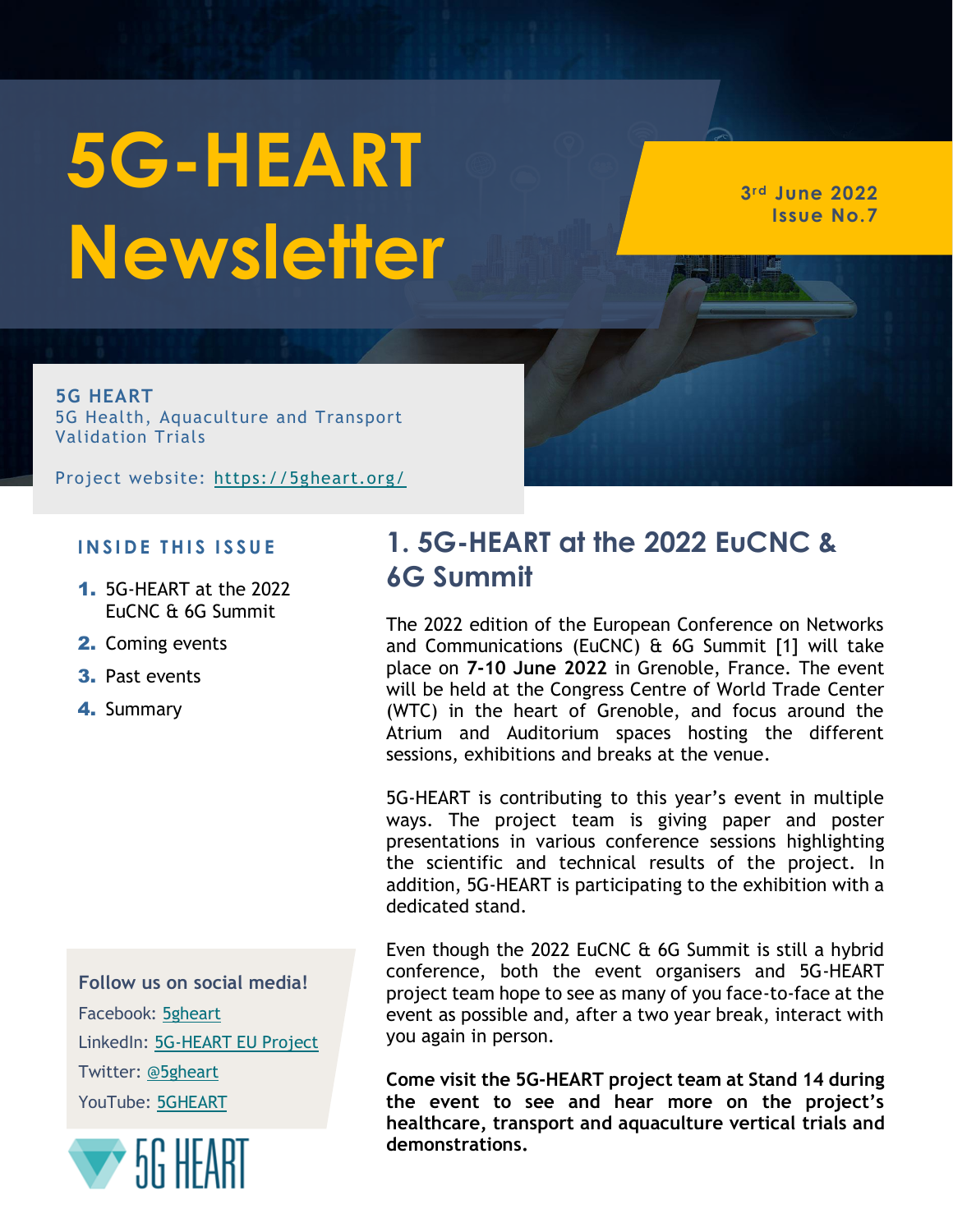# **2. Coming events**

As the project has entered it final phase during 2022, a series of events have been planned to disseminate the results of the project. In addition to the 2022 EuCNC & 6G Summit [1], other public events targeted by the project are introduced below. More information on all events will be made available at the [events page](https://5gheart.org/events/) of the project website.

## **5G-HEART final event**

The public final event of the 5G-HEART project will take place on **17 November 2022** in Oulu, Finland. In the event, all 5G-HEART vertical trials will be presented as live demonstrations, demonstration videos or poster presentations. In addition to the demonstrations and posters, a workshop discussing the topics researched in 5G-HEART, including also invited speeches from international speakers outside the project, will be arranged.

The more detailed agenda for the event and listing of the demonstrations will be made available during autumn as the preparation of the final event progresses. Follow the [events page](https://5gheart.org/events/) of the project website as well as the 5G-HEART social media channels for more information during the coming months.

## **Industry workshops**

Several industry workshops will be organised by the 5G-HEART project in conjunction with different IEEE events. The workshops confirmed so far are shortly introduced below.

#### **The eighth Workshop and Industry Panel on "Cooperative and Automated Driving" at IEEE IV 2022**

The eighth Workshop and Industry Panel on "Cooperative and Automated Driving" will be held, in conjunction with the 33rd IEEE Intelligent Vehicles Symposium (IV 2022) [2] on **5-9 June 2022** in Aachen, Germany. IEEE IV is one of the major annual conferences of the IEEE Intelligent Transportation Systems Society (ITSS).

It is possible to follow the workshop remotely via Zoom:

- Workshop date: Sunday 5 June 2022
- Workshop time: 09:30-17:00 CEST
- Participation link: <https://vtt-fi.zoom.us/j/63815561845>

More information and the workshop agenda can be found at the [project website.](https://5gheart.org/events/the-eighth-workshop-and-industry-panel-on-cooperative-and-automated-driving-at-iv-2022/)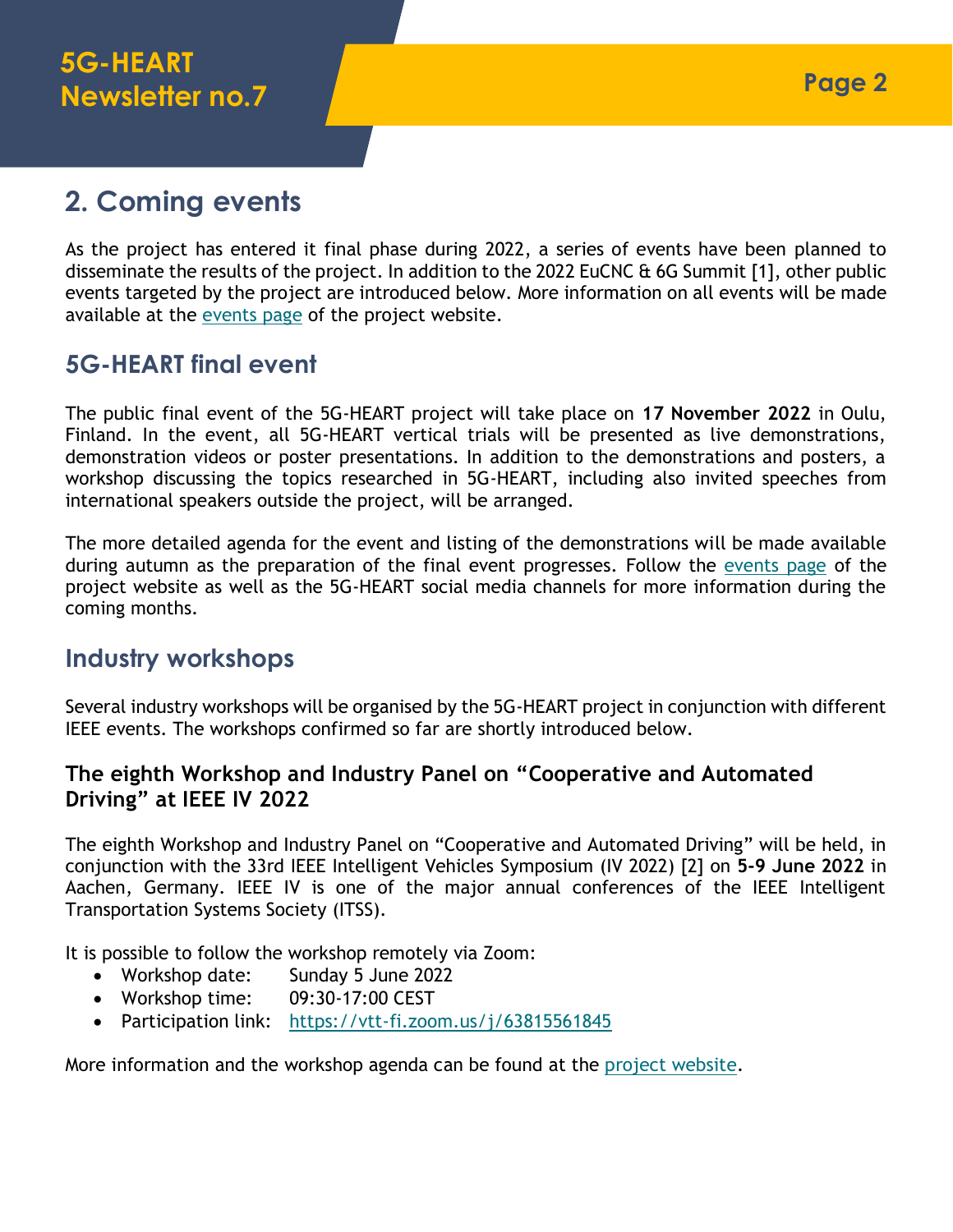#### **The ninth Workshop and Industry Panel on "Cooperative and Automated Driving" at IEEE ITSC 2022**

The ninth Workshop and Industry Panel on "Cooperative and Automated Driving" will be held, in conjunction with the 25th IEEE International Conference on Intelligent Transportation (ITSC 2022) [3] on **8-12 October 2022** in Macau, P. R. China. IEEE ITSC is one of the major annual conferences of the IEEE ITSS.

More information can be found at the [project website.](https://5gheart.org/events/the-ninth-workshop-and-industry-panel-on-cooperative-and-automated-driving-at-itsc-2022/)

#### **The workshop on "5G Trials Across Multiple Vertical Industries – From Experiments to Business Validation" at IEEE Future Networks World Forum 2022**

5G-HEART is organising a workshop titled "5G Trials Across Multiple Vertical Industries – From Experiments to Business Validation" in conjunction with the IEEE Future Networks World Forum 2022 [4] to be held on **12-14 October 2022** in Montreal, Canada.

More information can be found at the [project website.](https://5gheart.org/events/ieee-future-networks-world-forum-2022-workshop/)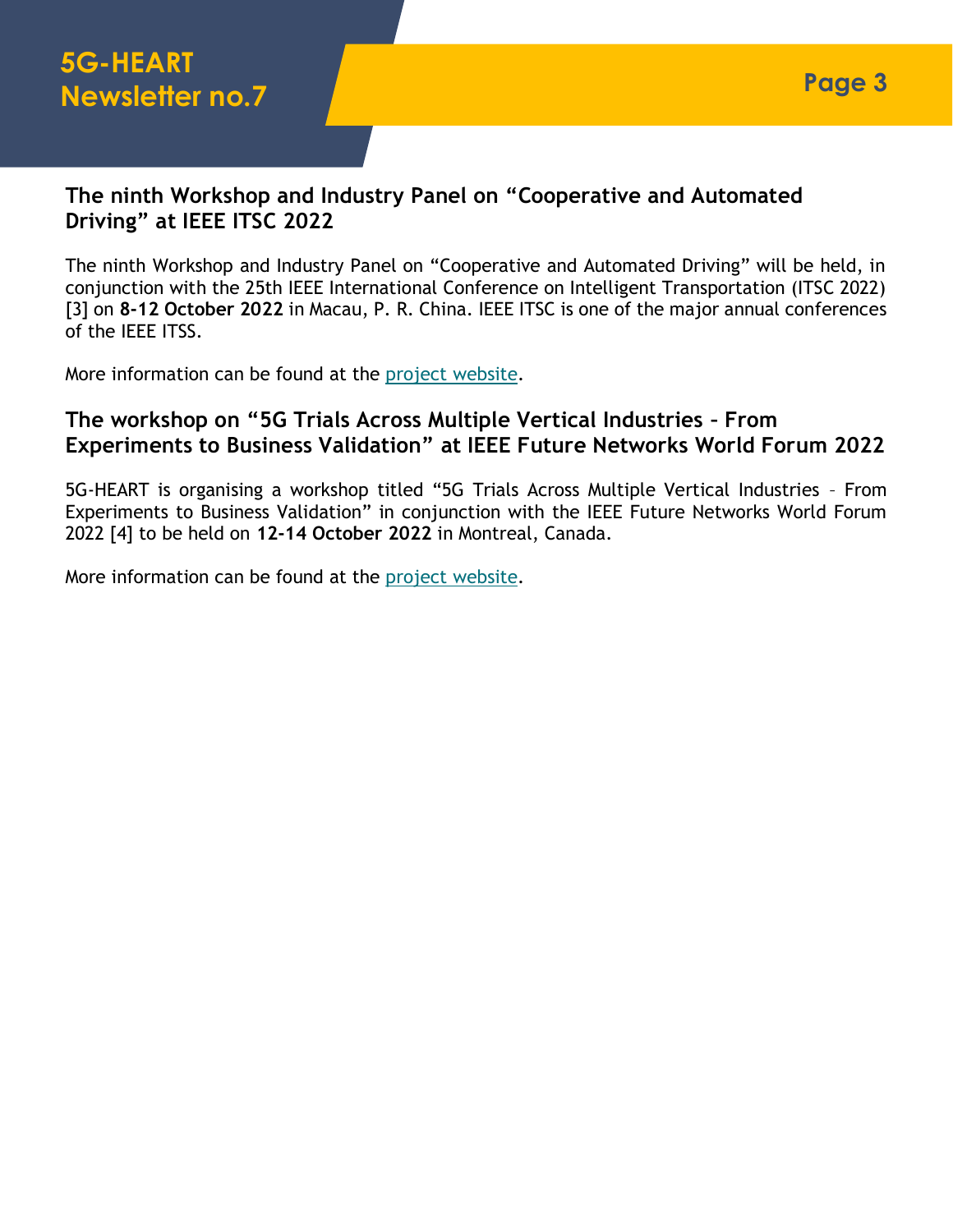# **3. Past events**

Other events have also been organised already during the first half of 2022, where 5G-HEART has been present as part of its dissemination activities. After the series of workshops and webinars organised during 2021, the focus in this year's events has been not only to present recent results from the project, but also to introduce the plans towards the final vertical trials.

## **Mobile World Congress 2022**

5G-HEART participated in the Mobile World Congress 2022 [5], held during **27 February – 2 March 2022** in Barcelona, Spain. In the event, 5G-HEART had a joint stand with two other ICT-19 projects [5G-TOURS](https://5gtours.eu/) and [5G-SOLUTIONS.](https://5gsolutionsproject.eu/) More information can be found at the [project website.](https://5gheart.org/5g-heart-at-mwc22/)





## **5G Conference Southeastern Europe**

5G-HEART partner ACTA sponsored and actively participated in the 5G Conference Southeastern Europe [6], held on **18 May 2022** in Athens, Greece. In the event, ACTA had a booth, where tools and techniques for 5G Network Key Performance Indicators (KPIs) monitoring were demonstrated, with emphasis on their application to the vertical trials, e.g., in the 5G-HEART project. More information can be found at the [project website.](https://5gheart.org/5g-heart-at-the-acta-booth-in-the-5g-conference-southeastern-europe/)